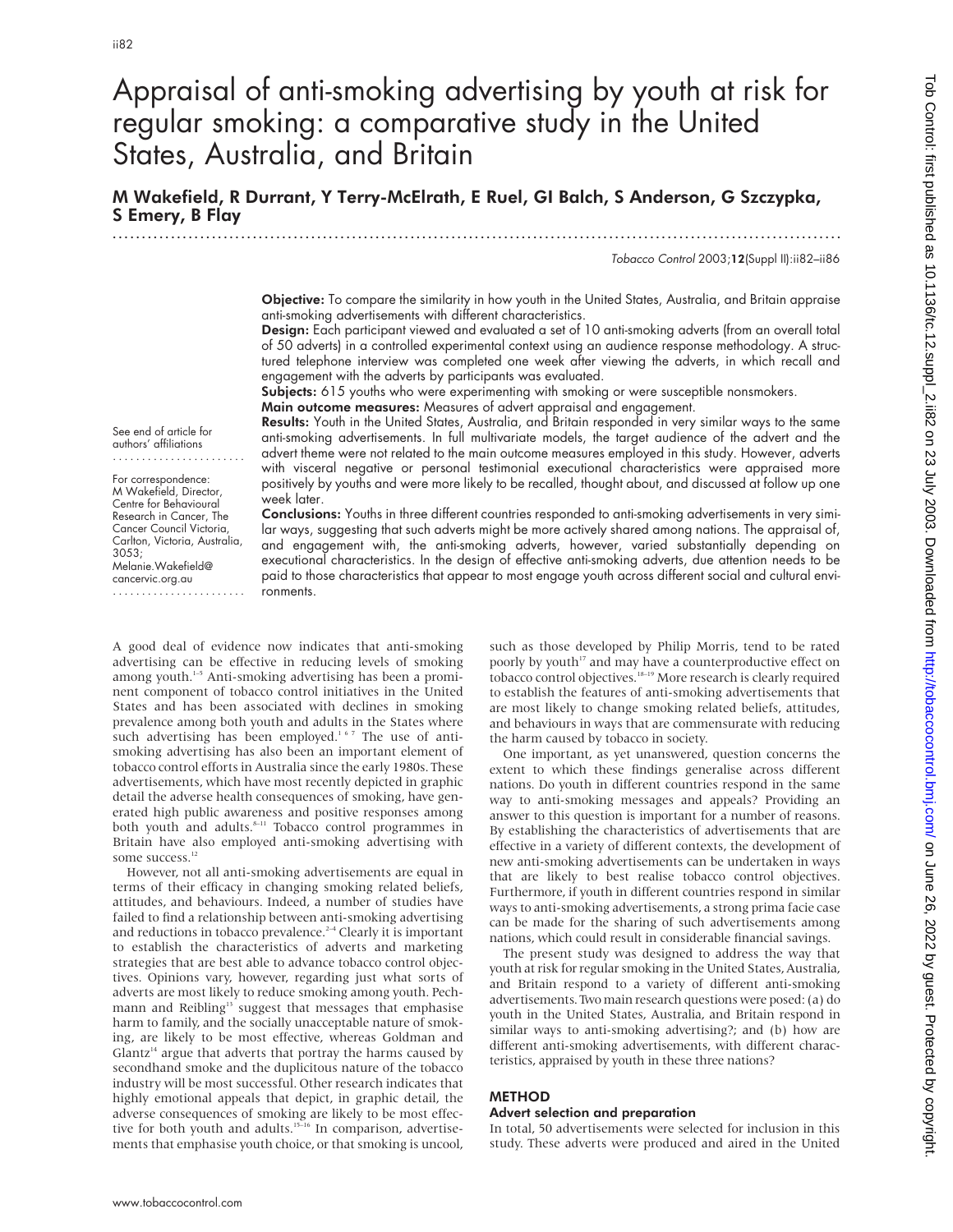|                            | Number (%) |
|----------------------------|------------|
| Youth target audience      | 20 (54%)   |
| Executional characteristic |            |
| Personal testimonial       | 9 (24%)    |
| Visceral negative          | 3(8%)      |
| None of the above          | 25 (68%)   |
| Theme                      |            |
| Cessation                  | 3(8%)      |
| Secondhand smoke           | 5(14%)     |
| Health benefits            | 1(3%)      |
| Health effects             | 10 (27%)   |
| Industry manipulation      | 12 (32%)   |
| Uncool                     | 3(8%)      |
| Other                      | 3(8%)      |

States between 1997 and 2001, and were sponsored by pharmaceutical companies (n=5), tobacco control programmes  $(n=37)$ , or tobacco companies  $(n=8)$ . Because adverts sponsored by pharmaceutical and tobacco companies did not have sufficient variation to study the effects of advert characteristics of primary interest in this study, analyses are only reported for responses to adverts sponsored by tobacco control programmes (n=37). Each advert was coded for its primary target audience (youth or general audience), main theme (cessation methods or strategies, health effects of smoking, health benefits of quitting, secondhand smoke, exposing tobacco industry manipulation, parental or sibling guidance about tobacco, adverts portraying tobacco as "uncool", or other), and for the presence or absence of two executional characteristics: (a) personal testimonial (real people telling how smoking has affected their lives); and (b) negative visceral image (an image eliciting an unrelieved visceral "ugh!" response). Audience, theme, and executional characteristics were coded by agreement among five members of the research team. In table 1 we provide details of these different advert characteristics. Full details of the methodology employed in this study are provided by Wakefield *et al*. 20

#### Study participants and recruitment methods

In total, 615 8th, 10th, or 12th grade (2th, 4th, or 6th year of secondary education in Britain) youths who were either susceptible nonsmokers or experimenting smokers<sup>21</sup> participated in this study (n=278 in United States; n=162 in Australia; n=175 in Britain). Participants were similarly distributed by age and sex in the three countries. Youth were recruited by market research agencies in the United States and Australia, and by the Centre for Social Marketing at the University of Strathclyde in Britain.

### Data collection procedure

Data collection was carried out from March to May 2001 in the United States (Chicago and Boston), October 2002 in Australia (Melbourne), and July 2002 in Britain (Glasgow). Procedures were standardised at the three sites (except where noted). Each youth attended a rating session with 15 other youth in which they appraised 10 different adverts in a 75 minute period. Groups were facilitated by study personnel, who explained the purpose and format of the session and emphasised the importance of each participant providing honest evaluation of the adverts. Each advert was shown twice, after which the participants completed a one page rating form per advert.

Youth recorded their level of agreement with 16 emotive and appraisal statements about the advert. They were then asked to rate how good they felt each advert was via the question, "Overall, how good was this ad as an anti-smoking

advertisement?" (1=not good at all, to 7=very good). Participants in Australia and Britain received a slightly different version of this question, "Overall, I thought this ad was a very good anti-smoking advertisement" (1=strongly disagree, to 5=strongly agree). Youth were then asked if they had seen the advert before on television. At the end of the session participants were asked to indicate "Which one of these ads will most make you stop and think?"

A week after the rating sessions, follow up telephone calls were conducted with each participant. Participants were asked to identify which, if any, of the adverts they could recall from the rating session. For each advert recalled, they were then asked to state whether they had thought more about that advert and whether they had discussed it with anyone outside of the rating session. Finally, participants were asked if they had seen any anti-smoking adverts on television between the rating session and the follow up interview.

## Outcome measures and statistical analysis

For the analyses reported in this paper, original data at the individual level were aggregated up to the advert level  $(n=37)$ , meaning that the responses of all youth who viewed and rated a particular advert were averaged for that advert. These responses should be interpreted as the proportion of youth related to a specific outcome. For example, for advert recall, the variable reflects the mean proportion of youth exposed to that advert that subsequently recalled the advert in the follow up interview. Outcome variables for this study included measures of appraisal and engagement. Appraisal included two measures obtained from the rating sessions: (a) how good ("Overall, I thought this ad was a very good anti-smoking advertisement"); and (b) stand out ("Which one of these ads will most make you stop and think?"). Engagement included three measures obtained during the follow up sessions: (a) recall (the proportion of youth from each rating session who recalled each specific advert at follow up); (b) thought about (the proportion of youth from each rating session who reported having thought about the advert between the rating session and follow up; and (c) discussed (the proportion of youth from each rating session who reported having discussed the advert between the rating session and follow up with someone not in the rating session).

Differences between countries on the main outcome variables were evaluated using analysis of variance, while linear regression analyses were employed to identify associations between advert characteristics and outcome variables, and to test for interaction effects between countries.

## RESULTS

## Outcomes by country

There were few differences between youth in the United States, Australia, and Britain on the outcome measures for anti-smoking advertisements (see table 2). On average, across the three countries, 56% of the participants rated the adverts as above average on how good, adverts were recalled on average by 37% of youth, thought about by 18%, and discussed by 16%. Consistent with the fact that all adverts were sourced from the United States, youth in the United States reported significantly higher prior exposure to the anti-smoking advertisements, compared with participants in either Australia or Britain. British youth were also significantly less likely to recall the anti-smoking adverts, with an average of 43% of youth in the United States and Australia recalling any given advert, compared with 27% of participants in Britain. This difference remained significant after adding prior exposure as a covariate. As can be seen by the correlations in table 3, youth in the three countries appraised the different anti-smoking adverts in very similar ways. Thus, adverts that were more likely to be chosen as the one that stands out by the Australian participants were also likely to be chosen by youth in the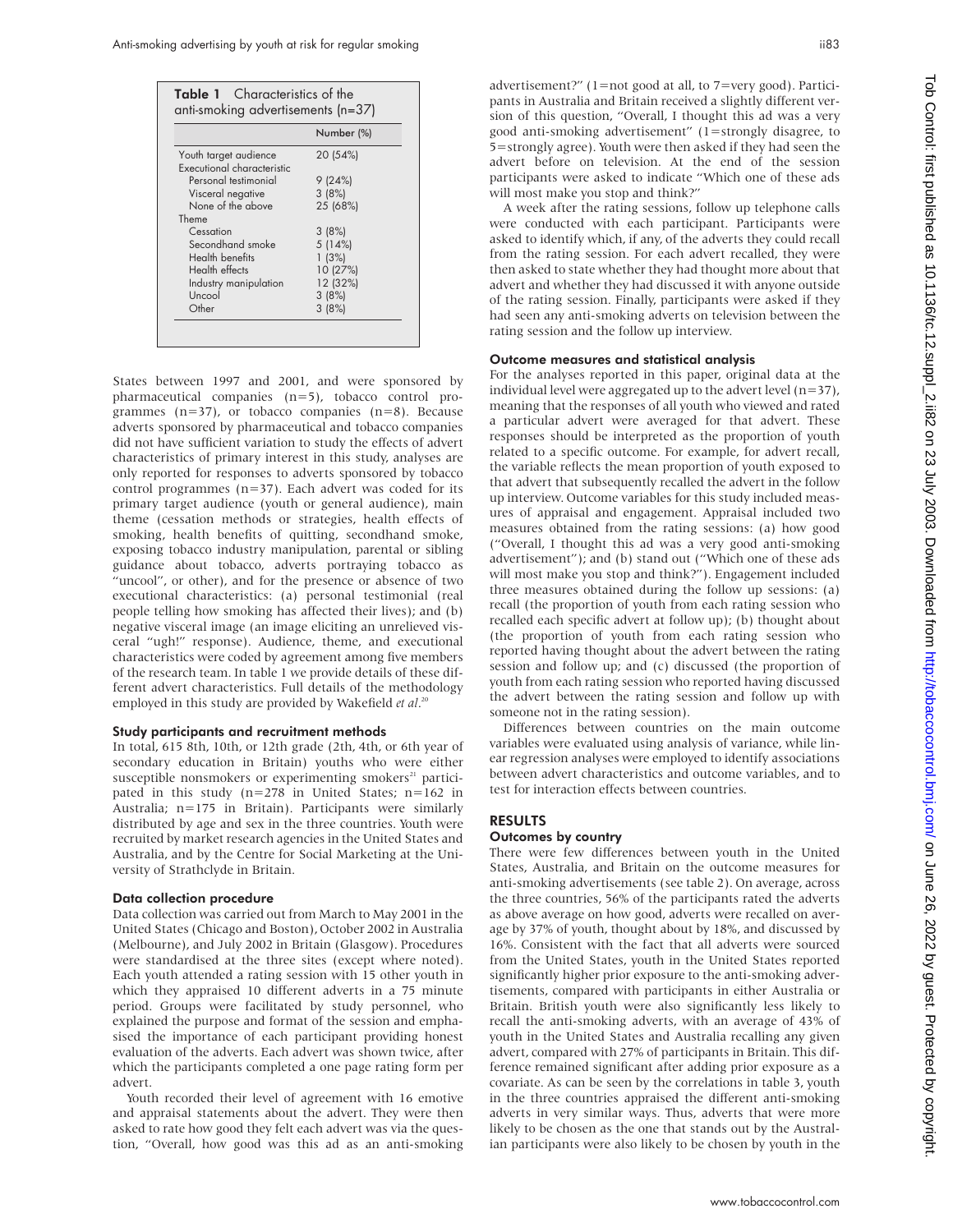|                    | Country       |                |       |    | ANOVA statistics examining outcomes by country§ |       |       |                                                 |  |  |
|--------------------|---------------|----------------|-------|----|-------------------------------------------------|-------|-------|-------------------------------------------------|--|--|
| United States (US) | Australia     | <b>Britain</b> | F     | df | Overall                                         |       |       | US v Australia US v Britain Australia v Britain |  |  |
| 0.17(0.22)         | $0.03$ (0.15) | 0.00(0.01)     | 12.62 | 2  | $***$                                           | $***$ | $***$ |                                                 |  |  |
| 0.61(0.23)         | $0.53$ (0.26) | $0.56$ (0.26)  | 0.83  | 2  | N.S                                             |       |       |                                                 |  |  |
| $0.12$ (0.14)      | 0.12(0.15)    | $0.12$ (0.15)  | 0.03  | 2  | N.S                                             |       |       |                                                 |  |  |
| $0.42$ (0.17)      | 0.43(0.21)    | 0.27(0.20)     | 7.33  | 2  | $\star$ $\star$                                 |       | $***$ | $***$                                           |  |  |
| 0.20(0.14)         | 0.20(0.14)    | 0.14(0.14)     | 2.10  | 2  | N.S                                             |       |       |                                                 |  |  |
| 0.15(0.12)         | 0.19(0.15)    | 0.14(0.14)     | 0.99  | 2  | N.S                                             |       |       |                                                 |  |  |
|                    |               |                |       |    |                                                 |       |       |                                                 |  |  |

United States and Britain. Moreover, even though participants in Britain were less likely to recall the advertisements, they tended to recall the same ones as youth in Australia and the United States.

In order to establish which of the adverts were most likely to be effective in advancing tobacco control objectives, an "advert impact" score was constructed for each advert based on the summed combination of scores (that is the sum of proportions) on three of the main outcome measures: how good, stand out, and discussed. These measures were chosen to provide information based both on advert appraisal and advert engagement. We selected only one measure of engagement (discussed) because recall and thought about were so highly correlated with it (and each other). The internal reliability of this scale was high ( $\alpha$ =0.84). As can be seen in table 4, out of the 10 adverts that received the highest impact scores, four were aimed at a youth audience, and themes included health effects, secondhand smoke, industry manipulation, and other. The four adverts with the highest advert impact scores all featured either personal testimonial or visceral negative executional characteristics and all were rated as very good anti-smoking adverts by over 90% of the participants. All of these adverts were also thought about by over 40%, and

Table 3 Correlations between United States (US), Australian, and British participants for main outcome measures (n=37 adverts)

|                          | Country   |           |                |  |  |  |  |
|--------------------------|-----------|-----------|----------------|--|--|--|--|
| <b>Outcome Variables</b> | US        | Australia | <b>Britain</b> |  |  |  |  |
| Stand out                |           |           |                |  |  |  |  |
| <b>US</b>                |           |           |                |  |  |  |  |
| Australia                | $0.89***$ |           |                |  |  |  |  |
| <b>Britain</b>           | $0.92***$ | $0.89***$ |                |  |  |  |  |
| How good                 |           |           |                |  |  |  |  |
| US                       |           |           |                |  |  |  |  |
| Australia                | $0.93***$ |           |                |  |  |  |  |
| <b>Britain</b>           | $0.87***$ | $0.89***$ |                |  |  |  |  |
| Recall                   |           |           |                |  |  |  |  |
| <b>US</b>                |           |           |                |  |  |  |  |
| Australia                | $0.87***$ |           |                |  |  |  |  |
| <b>Britain</b>           | $0.82***$ | $0.79***$ |                |  |  |  |  |
| Thought about            |           |           |                |  |  |  |  |
| <b>US</b>                |           |           |                |  |  |  |  |
| Australia                | $0.69***$ |           |                |  |  |  |  |
| <b>Britain</b>           | $0.78***$ | $0.75***$ |                |  |  |  |  |
| Discussed                |           |           |                |  |  |  |  |
| US.                      |           |           |                |  |  |  |  |
| Australia                | $0.67***$ |           |                |  |  |  |  |
| <b>Britain</b>           | $0.78***$ | $0.60***$ |                |  |  |  |  |

discussed by over 36% of youth who saw them, suggesting that they have qualities that are most likely to influence smoking related attitudes, beliefs, and behaviours.

## Multivariate relationships for tobacco control adverts

Full multivariate models were specified for the 37 tobacco control adverts as depicted in table 5. As these analyses included a relatively small n value, we indicate if relationships were observed at the  $p \leq 0.10$  level (non-standard significance), as well as standard significance levels of  $p < 0.05$ . The target audience of the adverts was not significantly related to any of the outcome measures employed in this study. However, adverts with personal testimonial and visceral negative executional characteristics significantly increased the proportion of participants who rated such adverts as above average on how good, selected them as the one that stands out, and who recalled, thought about, and discussed them at follow up (see table 5).

Prior exposure was also significantly positively related to ratings of how good, stand out, and advert recall, but not to the other outcome variables. There were few significant relations between advert theme and the outcome measures. Using adverts with the theme of health effects as the referent, adverts with a health benefits or secondhand smoke theme marginally increased the proportion of youth that rated them as the one that stands out; and adverts with an uncool theme were marginally less likely to be discussed at follow up.

As we found with the bivariate models discussed previously, the only significant relationship between country and the outcome measures was that the proportion of participants who recalled adverts in Britain was significantly lower. Multivariate models that included all interactions between country, audience, executional characteristics, and advert themes found no systematic significant effects.

## **DISCUSSION**

The results of the study indicate that anti-smoking advertisements sponsored by tobacco control programmes are appraised and engaged in very similar ways by youth in the United States, Australia, and Britain. The only significant difference found was that youth in Britain were less likely to recall any specific advert when followed up a week later. This finding could not be explained by differences in prior exposure to the adverts or in the amount of time elapsed between the rating session and the follow up call, and probably relates to subtle differences in either the sample or methodology employed (although care was taken to standardise procedures in the three countries).

In this study, the executional characteristics of adverts provided the strongest and most consistent effect on measures of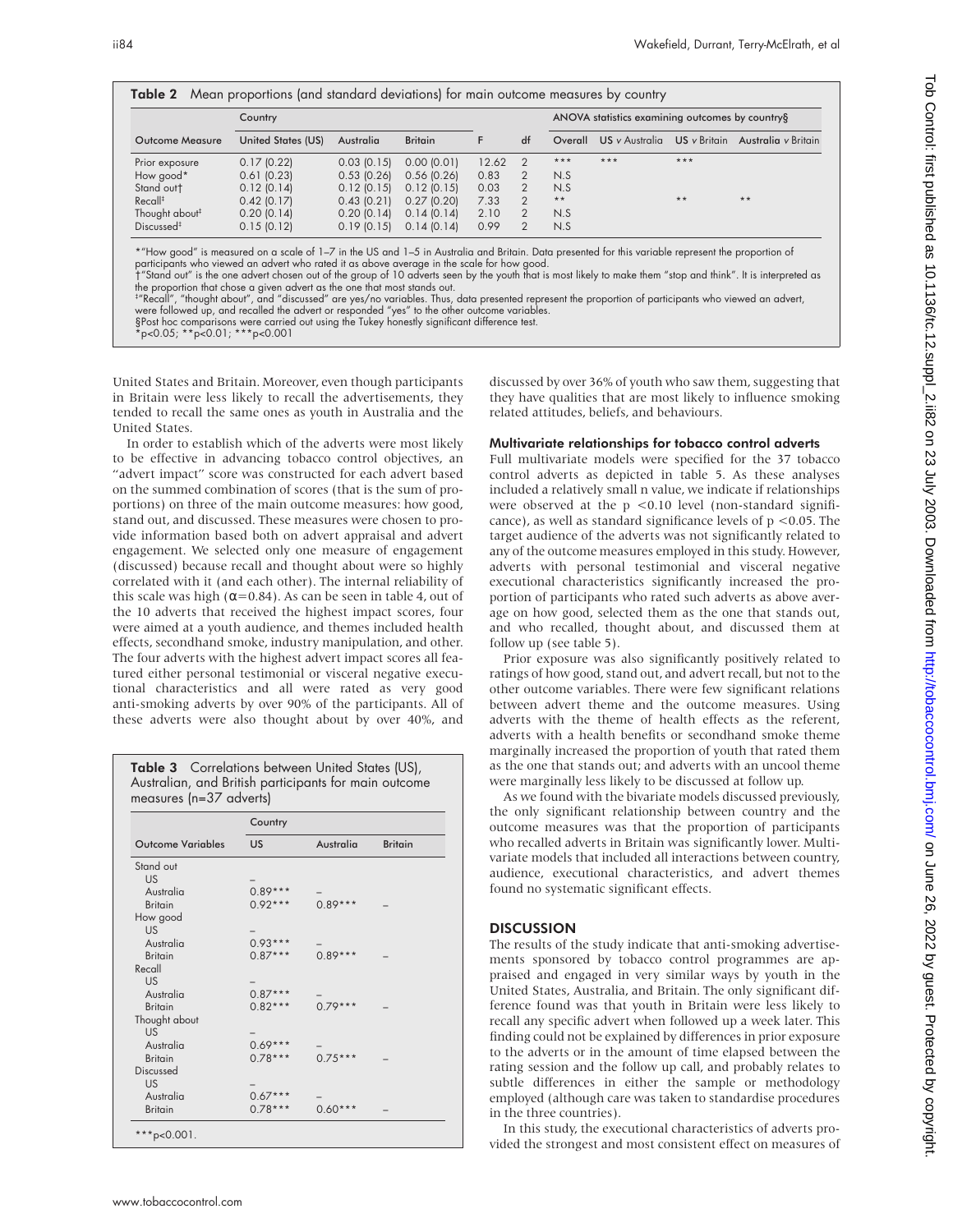|  | Table 4 Advertisements most positively appraised and engaged by participants* |  |  |  |  |
|--|-------------------------------------------------------------------------------|--|--|--|--|
|--|-------------------------------------------------------------------------------|--|--|--|--|

|      |           |                                                  |                         | .                |                                                                                                                                                                                                                                                                                                                   |
|------|-----------|--------------------------------------------------|-------------------------|------------------|-------------------------------------------------------------------------------------------------------------------------------------------------------------------------------------------------------------------------------------------------------------------------------------------------------------------|
|      |           | Executional<br>Scoret Sponsor ‡ characteristic § | Youth<br>audience Theme |                  | Description                                                                                                                                                                                                                                                                                                       |
| 1.90 | CA        | VN, PT                                           | <b>No</b>               | Health effects   | Shows a man who has had a laryngectomy cleaning his stoma. Text introduces<br>man as a cancer patient who has lost his lung and vocal chord from smoking;<br>advert closes over sound of man rasping                                                                                                              |
| 1.77 | AUS/MA VN |                                                  | No                      | Health effects   | Man lights cigarette on stove; surgeon squeezes fatty deposits from a young<br>smoker's aorta; tag line: "Every cigarette is doing you damage"                                                                                                                                                                    |
| 1.74 | CA        | PT                                               | No                      | Secondhand smoke | Older man talks about his wife who always used to tell him not to smoke. Man<br>relates how he didn't die from his smoking, but his wife did. Text appears:<br>"Second hand smoke kills more than 53 000 people every year"                                                                                       |
| 1.54 | <b>MA</b> | PT                                               | No                      | Health effects   | Ex-model – Janet Sackman – who has lost her vocal chords from smoking, talks in<br>a croaky voice about tobacco advertising and the health effects of smoking                                                                                                                                                     |
| 1.51 | <b>SF</b> | None                                             | No                      | Other            | Documentary style images of tobacco farming in a developing nation; voice over<br>describes how food crops have been replaced by tobacco, which is farmed with<br>the use of harmful chemicals. Shot of a young girl in a hospital bed; voice/text<br>states: "It is not just smokers who are dying from tobacco" |
| 1.41 | <b>MA</b> | PT                                               | Yes                     | Health effects   | Young woman – Pam Laffin – who has had a lung removed and has to take<br>medication for the rest of her life says that she "started to smoke to look older, and<br>I am sorry to say - it worked"                                                                                                                 |
| 1.32 | ALF       | None                                             | Yes                     |                  | Industry manipulation Outside a major tobacco company, teens pull bodybags out of truck and stack in<br>front of building; Sign: every day 1200 people die from smoking                                                                                                                                           |
| 1.31 | <b>MA</b> | None                                             | No                      | Secondhand smoke | Black and white image of cigarette burning; reverse image of smoke going into<br>lungs; man talks about the risks of secondhand smoking: "there is a warning on<br>cigarette packs for people who smoke, where do you think they should put the<br>warning for people who breathe?"                               |
| 1.23 | <b>MA</b> | PT                                               | Yes                     |                  | Industry manipulation Teenage girl talks about her addiction to cigarettes. She wishes she could quit                                                                                                                                                                                                             |
| 1.11 | <b>AZ</b> | None                                             | Yes                     | Secondhand smoke | Two young kids and a small dog at a park; one kid is smoking and talking about<br>how smart dogs are, as smoke trails into dog's face. Dog urinates on cigarette and<br>trots off                                                                                                                                 |

\*Copies of these advertisements are available from the Media Campaign Resource Centre, Office on Smoking and Health, U.S. Centers for Disease Control and Prevention.

†The advert impact score represents the mean of the summed totals for US, Australian, and British participants for the variables how good, stand out, and discussed.

‡CA, California; MA, Massachusetts; AUS, Australia; SF, San Fransisco; ALF, American Legacy Foundation; AZ, Arizona.

§VN, visceral negative; PT, personal testimonial; None, neither of these.

advert appraisal and engagement. The presence of personal testimonial or visceral negative executional characteristics significantly increased the proportion of participants who rated adverts as very good anti-smoking adverts, selected them as the one that most stands out, and who recalled, thought about, or discussed such adverts at follow up. Moreover, of the 10 adverts with the highest impact scores, six featured one or more of these two executional characteristics. Previous research has highlighted the role of personal testimonials in delivering persuasive anti-smoking messages,<sup>6 17</sup> and the efficacy of negative visceral images is supported by mass communications theory that emphasises the importance of emotional engagement in communicating messages to audiences who may not be especially interested in

Table 5 Multivariate models examining youth cognitive engagement with tobacco control anti-smoking advertising (n=37)†

|                                | Dependent variable |       |           |        |         |              |               |       |                  |        |
|--------------------------------|--------------------|-------|-----------|--------|---------|--------------|---------------|-------|------------------|--------|
|                                | How good           |       | Stand out |        | Recall  |              | Thought about |       | <b>Discussed</b> |        |
| Independent variable           | B                  | p     | B         | p      | B       | p            | B             | p     | B                | p      |
| Intercept                      | 0.49               | $***$ | 0.02      |        | 0.35    | $***$        | 0.14          | $***$ | 0.13             | $***$  |
| Australia                      | $-0.04$            |       | 0.02      |        | 0.01    |              | 0.00          |       | 0.02             |        |
| <b>Britain</b>                 | $-0.02$            |       | 0.03      |        | $-0.14$ | $\star\star$ | $-0.05$       |       | $-0.02$          |        |
| Youth target audience          | $-0.03$            |       | 0.00      |        | 0.01    |              | 0.00          |       | $-0.01$          |        |
| Personal testimonial execution | 0.29               | ***   | 0.14      | $***$  | 0.20    | $***$        | 0.14          | ***   | 0.13             | $***$  |
| Visceral negative execution    | 0.25               | $* *$ | 0.22      | $***$  | 0.21    | $***$        | 0.21          | $***$ | 0.19             | $***$  |
| Prior exposure                 | 0.35               | $* *$ | 0.15      | $^{+}$ | 0.18    | $+$          | 0.10          |       | 0.02             |        |
| Theme                          |                    |       |           |        |         |              |               |       |                  |        |
| Health effects (referent)      | (ref)              |       | (ref)     |        | (ref)   |              | (ref)         |       | (ref)            |        |
| Cessation                      | $-0.11$            |       | $-0.03$   |        | $-0.07$ |              | $-0.10$       |       | $-0.05$          |        |
| Secondhand smoke               | 0.11               |       | 0.12      | $+$    | 0.06    |              | 0.08          |       | 0.06             |        |
| Health benefits                | 0.09               |       | 0.08      | $+$    | 0.06    |              | 0.05          |       | 0.03             |        |
| Industry manipulation          | $-0.04$            |       | 0.01      |        | $-0.06$ |              | 0.00          |       | $-0.03$          |        |
| Uncool                         | $-0.14$            |       | $-0.07$   |        | $-0.09$ |              | $-0.07$       |       | $-0.10$          | $^{+}$ |
| Other                          | $-0.02$            |       | 0.10      |        | $-0.10$ |              | $-0.06$       |       | $-0.08$          |        |

+p <0.10; \*p <0.05; \*\*p <0.01; \*\*\*p <0.001.

†Family guidance theme not included as no tobacco control adverts utilised this theme.

Note: there were no systematic significant interactions between country, audience, executional characteristics, and advert theme on any of the outcome measures.